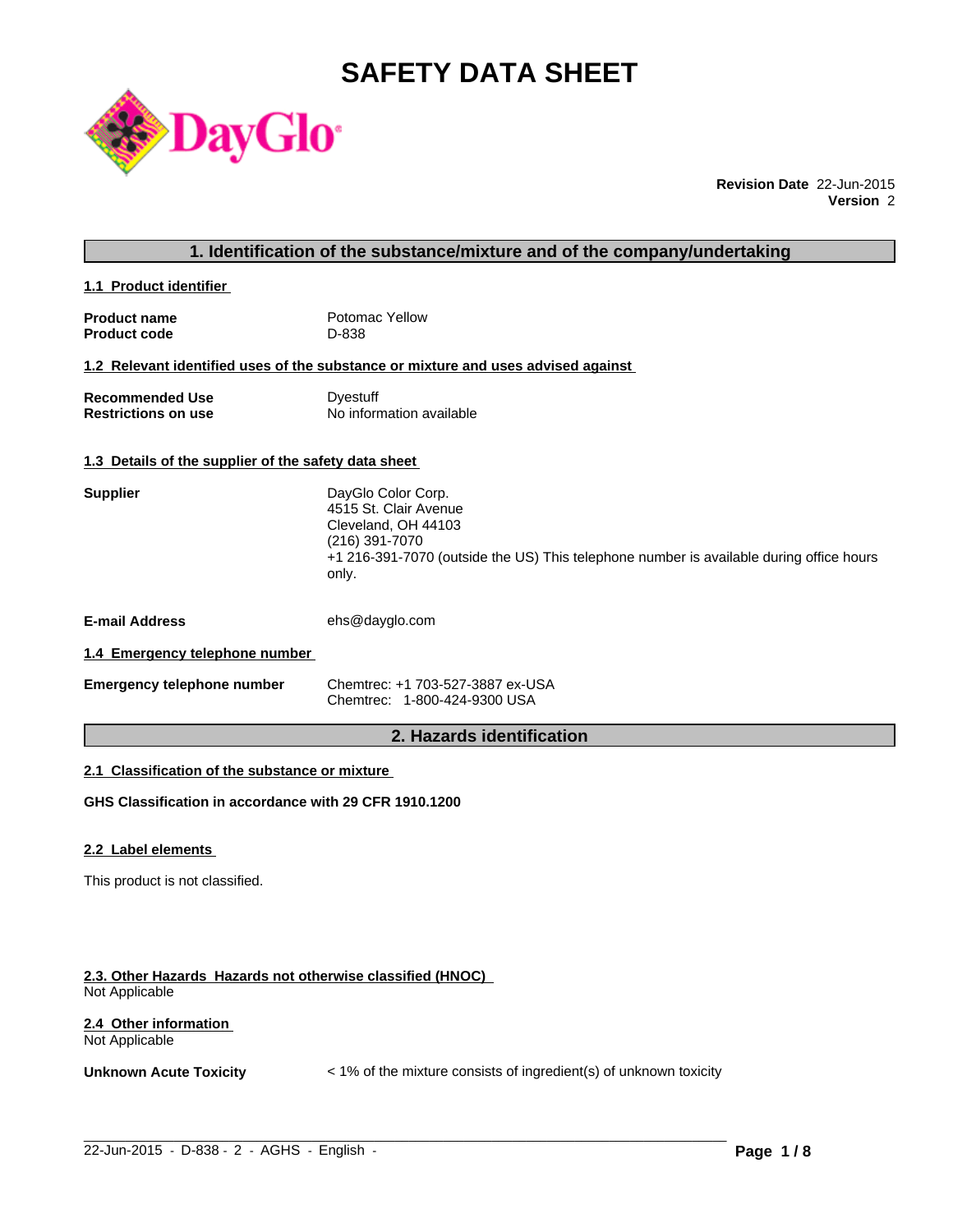### **3. Composition/Information on Ingredients**

 $\overline{\phantom{a}}$  ,  $\overline{\phantom{a}}$  ,  $\overline{\phantom{a}}$  ,  $\overline{\phantom{a}}$  ,  $\overline{\phantom{a}}$  ,  $\overline{\phantom{a}}$  ,  $\overline{\phantom{a}}$  ,  $\overline{\phantom{a}}$  ,  $\overline{\phantom{a}}$  ,  $\overline{\phantom{a}}$  ,  $\overline{\phantom{a}}$  ,  $\overline{\phantom{a}}$  ,  $\overline{\phantom{a}}$  ,  $\overline{\phantom{a}}$  ,  $\overline{\phantom{a}}$  ,  $\overline{\phantom{a}}$ 

#### **Substance**

This material is not considered hazardous by the OSHA Hazard Communication Standard (29 CFR 1910.1200).

\*The exact percentage (concentration) of composition has been withheld as a trade secret.

| 4. First aid measures                                           |                                                                                                                                                                                                                         |  |
|-----------------------------------------------------------------|-------------------------------------------------------------------------------------------------------------------------------------------------------------------------------------------------------------------------|--|
| 4.1 Description of first-aid measures                           |                                                                                                                                                                                                                         |  |
| <b>General advice</b>                                           | No information available.                                                                                                                                                                                               |  |
| Eye contact                                                     | Immediately flush with plenty of water. After initial flushing, remove any contact lenses and<br>continue flushing for at least 15 minutes. Keep eye wide open while rinsing. If symptoms<br>persist, call a physician. |  |
| <b>Skin contact</b>                                             | Immediate medical attention is not required. Wash off with soap and water.                                                                                                                                              |  |
| <b>Inhalation</b>                                               | Immediate medical attention is not required. Move to fresh air.                                                                                                                                                         |  |
| Ingestion                                                       | Do NOT induce vomiting. Drink plenty of water. Consult a physician.                                                                                                                                                     |  |
| 4.2 Most important symptoms and effects, both acute and delayed |                                                                                                                                                                                                                         |  |
| <b>Symptoms</b>                                                 | See Section 2.2, Label Elements and/or Section 11, Toxicological effects.                                                                                                                                               |  |
|                                                                 | 4.3 Recommendations for immediate medical care and/or special treatment                                                                                                                                                 |  |
| <b>Notes to physician</b>                                       | Treat symptomatically.                                                                                                                                                                                                  |  |
|                                                                 | 5. Fire-Fighting Measures                                                                                                                                                                                               |  |
| 5.1 Extinguishing media                                         |                                                                                                                                                                                                                         |  |
| Suitable extinguishing media                                    | Use extinguishing measures that are appropriate to local circumstances and the surrounding environment.                                                                                                                 |  |
| <b>Unsuitable Extinguishing Media</b>                           | None.                                                                                                                                                                                                                   |  |
| 5.2 Specific hazards arising from the substance or mixture      |                                                                                                                                                                                                                         |  |
| Special Hazard<br>None known based on information supplied      |                                                                                                                                                                                                                         |  |
| <b>Hazardous Combustion Products</b>                            | Carbon oxides. Nitrogen oxides (NOx).                                                                                                                                                                                   |  |
| <b>Explosion Data</b><br>Sensitivity to Mechanical Impact None. |                                                                                                                                                                                                                         |  |

**Sensitivity to Static Discharge** Fine dust dispersed in air, in sufficient concentrations, and in the presence of an ignition source is a potential dust explosion hazard.

#### **5.3 Advice for firefighters**

As in any fire, wear self-contained breathing apparatus pressure-demand, MSHA/NIOSH (approved or equivalent) and full protective gear.

 $\_$  ,  $\_$  ,  $\_$  ,  $\_$  ,  $\_$  ,  $\_$  ,  $\_$  ,  $\_$  ,  $\_$  ,  $\_$  ,  $\_$  ,  $\_$  ,  $\_$  ,  $\_$  ,  $\_$  ,  $\_$  ,  $\_$  ,  $\_$  ,  $\_$  ,  $\_$  ,  $\_$  ,  $\_$  ,  $\_$  ,  $\_$  ,  $\_$  ,  $\_$  ,  $\_$  ,  $\_$  ,  $\_$  ,  $\_$  ,  $\_$  ,  $\_$  ,  $\_$  ,  $\_$  ,  $\_$  ,  $\_$  ,  $\_$  ,

### **6. Accidental Release Measures**

### **6.1 Personal precautions, protective equipment and emergency procedures**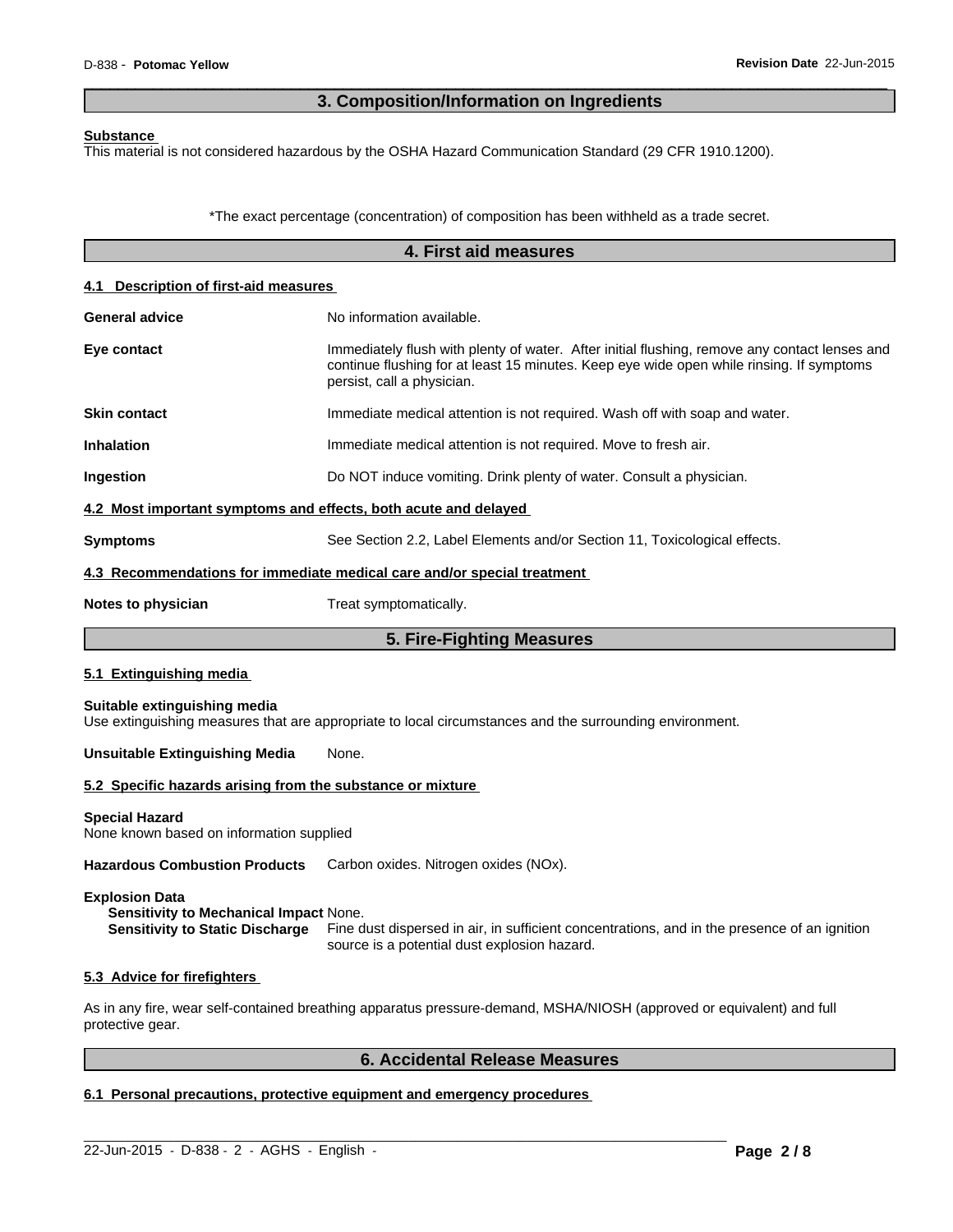Ensure adequate ventilation, especially in confined areas. Use personal protective equipment.

### **6.2 Environmental precautions**

Dust deposits should not be allowed to accumulate on surfaces as these may form an explosive mixture if they are released into the atmosphere in sufficient concentration. Avoid dispersal of dust in the air (i.e., cleaning dusty surfaces with compressed air). Nonsparking tools should be used. Prevent product from entering drains.

 $\overline{\phantom{a}}$  ,  $\overline{\phantom{a}}$  ,  $\overline{\phantom{a}}$  ,  $\overline{\phantom{a}}$  ,  $\overline{\phantom{a}}$  ,  $\overline{\phantom{a}}$  ,  $\overline{\phantom{a}}$  ,  $\overline{\phantom{a}}$  ,  $\overline{\phantom{a}}$  ,  $\overline{\phantom{a}}$  ,  $\overline{\phantom{a}}$  ,  $\overline{\phantom{a}}$  ,  $\overline{\phantom{a}}$  ,  $\overline{\phantom{a}}$  ,  $\overline{\phantom{a}}$  ,  $\overline{\phantom{a}}$ 

#### **6.3 Methods and materials for containment and cleaning up**

| <b>Methods for Containment</b> | Prevent dust cloud. Cover powder spill with plastic sheet or tarp to minimize spreading.                                                                                                                                                                                                                                                                                                |
|--------------------------------|-----------------------------------------------------------------------------------------------------------------------------------------------------------------------------------------------------------------------------------------------------------------------------------------------------------------------------------------------------------------------------------------|
| Methods for cleaning up        | Avoid dust formation. Take precautionary measures against static discharges. Do not dry<br>sweep dust. Wet dust with water before sweeping or use a vacuum to collect dust. Use<br>personal protective equipment. Take up mechanically and collect in suitable container for<br>disposal. Prevent product from entering drains. Keep in suitable and closed containers for<br>disposal. |
|                                |                                                                                                                                                                                                                                                                                                                                                                                         |

**7. Handling and storage**

|                                                                  | 7. Handling and storage                                                                                                                                    |
|------------------------------------------------------------------|------------------------------------------------------------------------------------------------------------------------------------------------------------|
| 7.1 Precautions for safe handling                                |                                                                                                                                                            |
| Advice on safe handling                                          | Avoid dust formation. Take precautionary measures against static discharges. Fine dust<br>dispersed in air may ignite. Wear personal protective equipment. |
| <b>Hygiene measures</b>                                          | Handle in accordance with good industrial hygiene and safety practice.                                                                                     |
| 7.2 Conditions for safe storage, including any incompatibilities |                                                                                                                                                            |
| <b>Storage Conditions</b>                                        | Keep tightly closed in a dry and cool place.                                                                                                               |
| <b>Materials to Avoid</b>                                        | No materials to be especially mentioned.                                                                                                                   |

### **8. Exposure controls/personal protection**

### **8.1 Occupational Exposure Limits (OEL)**

#### **8.2 Appropriate engineering controls**

| <b>Engineering Measures</b> | <b>Showers</b>                                                            |
|-----------------------------|---------------------------------------------------------------------------|
|                             | Eyewash stations                                                          |
|                             | Ventilation systems.                                                      |
|                             | 8.3 Individual protection measures, such as nersonal protective equipment |

### sures, such as personal protective equipment

| <b>Eye/Face Protection</b>    | Safety glasses with side-shields.                                                                              |
|-------------------------------|----------------------------------------------------------------------------------------------------------------|
| Skin and body protection      | Wear chemical resistant footwear and clothing such as gloves, an apron or a whole body<br>suit as appropriate. |
| <b>Respiratory protection</b> | . NIOSH/MSHA approved respiratory protection should be worn if exposure is anticipated.                        |
| <b>Hygiene measures</b>       | See section 7 for more information                                                                             |

 $\_$  ,  $\_$  ,  $\_$  ,  $\_$  ,  $\_$  ,  $\_$  ,  $\_$  ,  $\_$  ,  $\_$  ,  $\_$  ,  $\_$  ,  $\_$  ,  $\_$  ,  $\_$  ,  $\_$  ,  $\_$  ,  $\_$  ,  $\_$  ,  $\_$  ,  $\_$  ,  $\_$  ,  $\_$  ,  $\_$  ,  $\_$  ,  $\_$  ,  $\_$  ,  $\_$  ,  $\_$  ,  $\_$  ,  $\_$  ,  $\_$  ,  $\_$  ,  $\_$  ,  $\_$  ,  $\_$  ,  $\_$  ,  $\_$  ,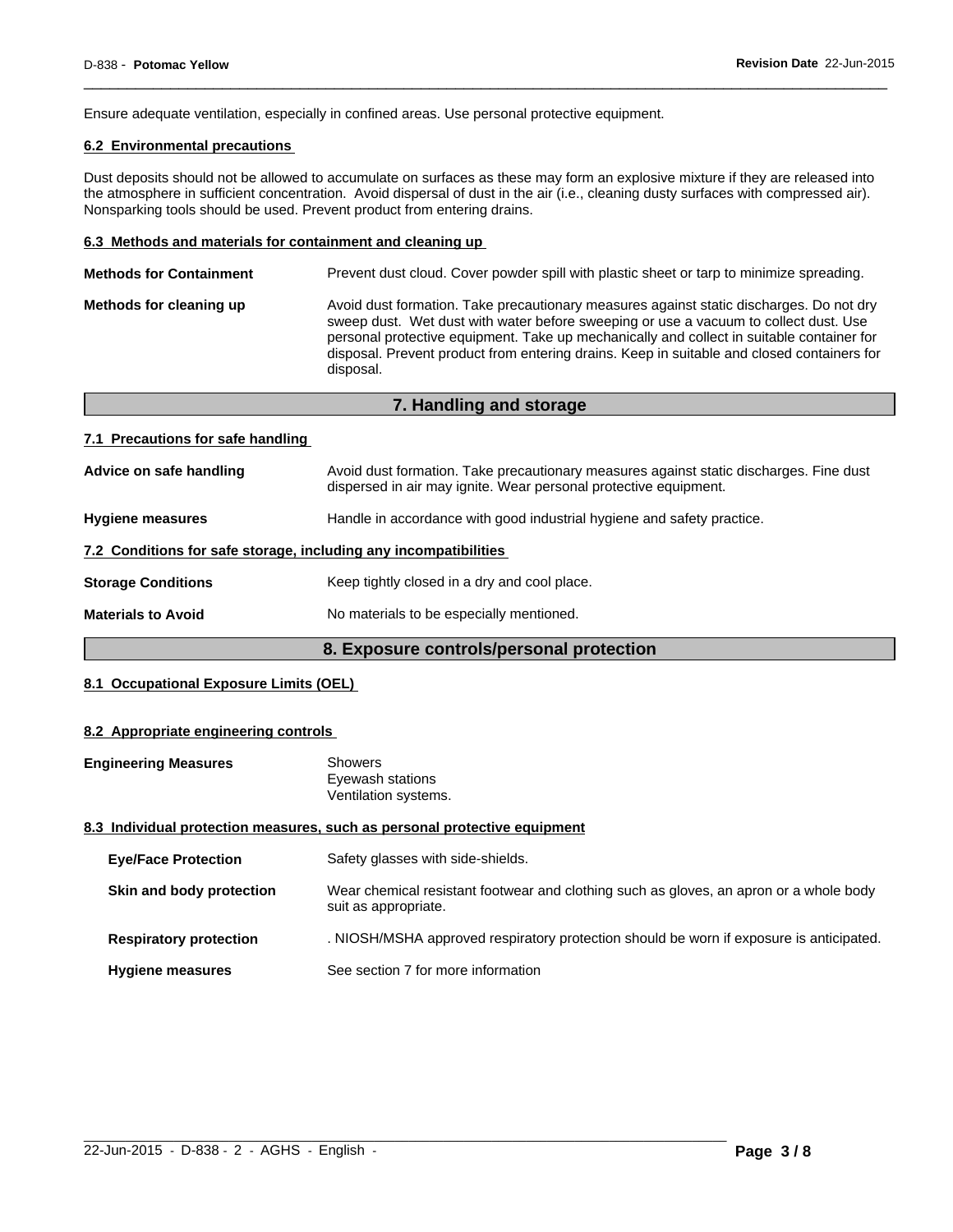### **9. Physical and chemical properties**

 $\overline{\phantom{a}}$  ,  $\overline{\phantom{a}}$  ,  $\overline{\phantom{a}}$  ,  $\overline{\phantom{a}}$  ,  $\overline{\phantom{a}}$  ,  $\overline{\phantom{a}}$  ,  $\overline{\phantom{a}}$  ,  $\overline{\phantom{a}}$  ,  $\overline{\phantom{a}}$  ,  $\overline{\phantom{a}}$  ,  $\overline{\phantom{a}}$  ,  $\overline{\phantom{a}}$  ,  $\overline{\phantom{a}}$  ,  $\overline{\phantom{a}}$  ,  $\overline{\phantom{a}}$  ,  $\overline{\phantom{a}}$ 

| 9.1 Information on basic physical and chemical properties |                          |                          |
|-----------------------------------------------------------|--------------------------|--------------------------|
| <b>Physical state</b>                                     | Solid                    |                          |
| Appearance                                                | Powder                   |                          |
| Color                                                     | Yellow                   |                          |
| Odor                                                      | Mild                     |                          |
| <b>Odor Threshold</b>                                     | No information available |                          |
| <b>Property</b>                                           | <b>Values</b>            | <b>Remarks • Methods</b> |
| pН                                                        | Not Applicable           |                          |
| <b>Melting/freezing point</b>                             |                          | No information available |
| <b>Boiling point/boiling range</b>                        | Not applicable           | No information available |
| <b>Flash Point</b>                                        | Not Applicable           | No information available |
| <b>Evaporation rate</b>                                   | Not Applicable           | No information available |
| Flammability (solid, gas)                                 |                          | No information available |
| <b>Flammability Limits in Air</b>                         |                          |                          |
| upper flammability limit                                  |                          | No information available |
| lower flammability limit                                  |                          | No information available |
| Vapor pressure                                            |                          | No information available |
| Vapor density                                             |                          | No information available |
| <b>Specific Gravity</b>                                   | 0.48                     |                          |
| <b>Water solubility</b>                                   | Insoluble in water       |                          |
| Solubility in other solvents                              |                          | No information available |
| <b>Partition coefficient</b>                              |                          | No information available |
| <b>Autoignition temperature</b>                           |                          | No information available |
| <b>Decomposition temperature</b>                          |                          | No information available |
| <b>Viscosity, kinematic</b>                               |                          | No information available |
| Viscosity, dynamic                                        |                          | No information available |
| <b>Explosive properties</b>                               |                          | No information available |
| <b>Oxidizing Properties</b>                               |                          | No information available |

**9.2 Other information Volatile organic compounds (VOC)** None **content**

## **10. Stability and Reactivity**

 $\_$  ,  $\_$  ,  $\_$  ,  $\_$  ,  $\_$  ,  $\_$  ,  $\_$  ,  $\_$  ,  $\_$  ,  $\_$  ,  $\_$  ,  $\_$  ,  $\_$  ,  $\_$  ,  $\_$  ,  $\_$  ,  $\_$  ,  $\_$  ,  $\_$  ,  $\_$  ,  $\_$  ,  $\_$  ,  $\_$  ,  $\_$  ,  $\_$  ,  $\_$  ,  $\_$  ,  $\_$  ,  $\_$  ,  $\_$  ,  $\_$  ,  $\_$  ,  $\_$  ,  $\_$  ,  $\_$  ,  $\_$  ,  $\_$  ,

### **10.1 Reactivity**

No dangerous reaction known under conditions of normal use

#### **10.2 Chemical stability**

Stable

### **10.3 Possibility of hazardous reactions**

None under normal processing.

#### **10.4 Conditions to Avoid**

Dust formation. Take precautionary measures against static discharges.

#### **10.5 Incompatible Materials**

None known based on information supplied.

#### **10.6 Hazardous Decomposition Products**

None known based on information supplied.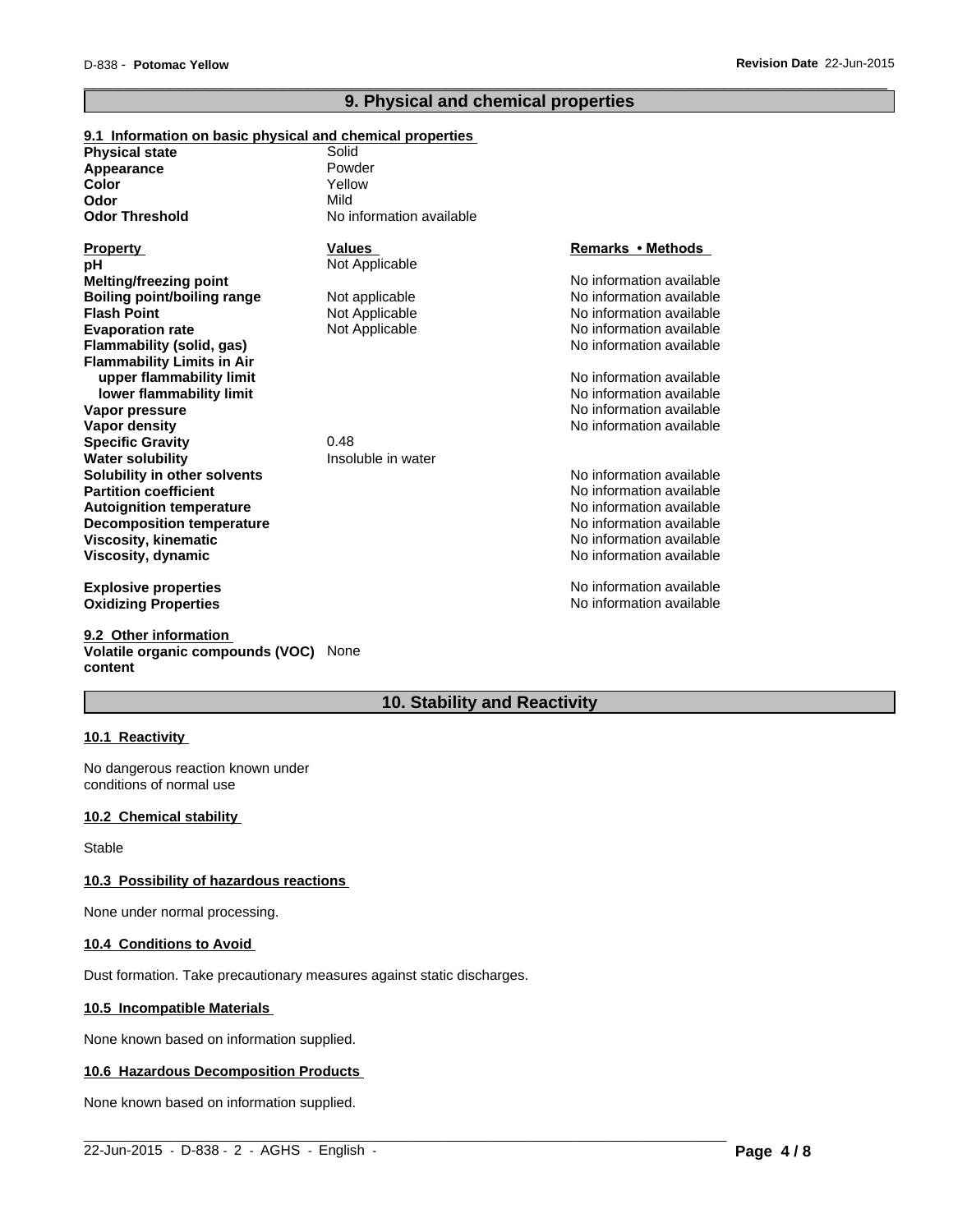### **11. Toxicological information**

 $\_$  ,  $\_$  ,  $\_$  ,  $\_$  ,  $\_$  ,  $\_$  ,  $\_$  ,  $\_$  ,  $\_$  ,  $\_$  ,  $\_$  ,  $\_$  ,  $\_$  ,  $\_$  ,  $\_$  ,  $\_$  ,  $\_$  ,  $\_$  ,  $\_$  ,  $\_$  ,  $\_$  ,  $\_$  ,  $\_$  ,  $\_$  ,  $\_$  ,  $\_$  ,  $\_$  ,  $\_$  ,  $\_$  ,  $\_$  ,  $\_$  ,  $\_$  ,  $\_$  ,  $\_$  ,  $\_$  ,  $\_$  ,  $\_$  ,

 $\overline{\phantom{a}}$  ,  $\overline{\phantom{a}}$  ,  $\overline{\phantom{a}}$  ,  $\overline{\phantom{a}}$  ,  $\overline{\phantom{a}}$  ,  $\overline{\phantom{a}}$  ,  $\overline{\phantom{a}}$  ,  $\overline{\phantom{a}}$  ,  $\overline{\phantom{a}}$  ,  $\overline{\phantom{a}}$  ,  $\overline{\phantom{a}}$  ,  $\overline{\phantom{a}}$  ,  $\overline{\phantom{a}}$  ,  $\overline{\phantom{a}}$  ,  $\overline{\phantom{a}}$  ,  $\overline{\phantom{a}}$ 

#### **11.1 Acute toxicity**

#### **Numerical measures of toxicity: Product Information**

**Unknown Acute Toxicity** < 1% of the mixture consists of ingredient(s) of unknown toxicity

**Numerical measures of toxicity: Component Information**

**11.2 Information on toxicological effects** 

#### **Skin corrosion/irritation**

Product Information • Not a dermal irritant Component Information • No information available

### **Eye damage/irritation**

Product Information • May cause eye irritation. Component Information • No information available

#### **Respiratory or skin sensitization**

Product Information • No information available Component Information • No information available

#### **Germ Cell Mutagenicity**

Product Information • No information available Component Information • No information available

#### **Carcinogenicity**

Product Information • Contains no ingredient listed as a carcinogen Component Information •

#### **Reproductive toxicity**

Product Information • No information available Component Information  $\cdot$  No information available

#### **STOT - single exposure** No information available

#### **STOT - repeated exposure**

• No known effect

#### **Other adverse effects**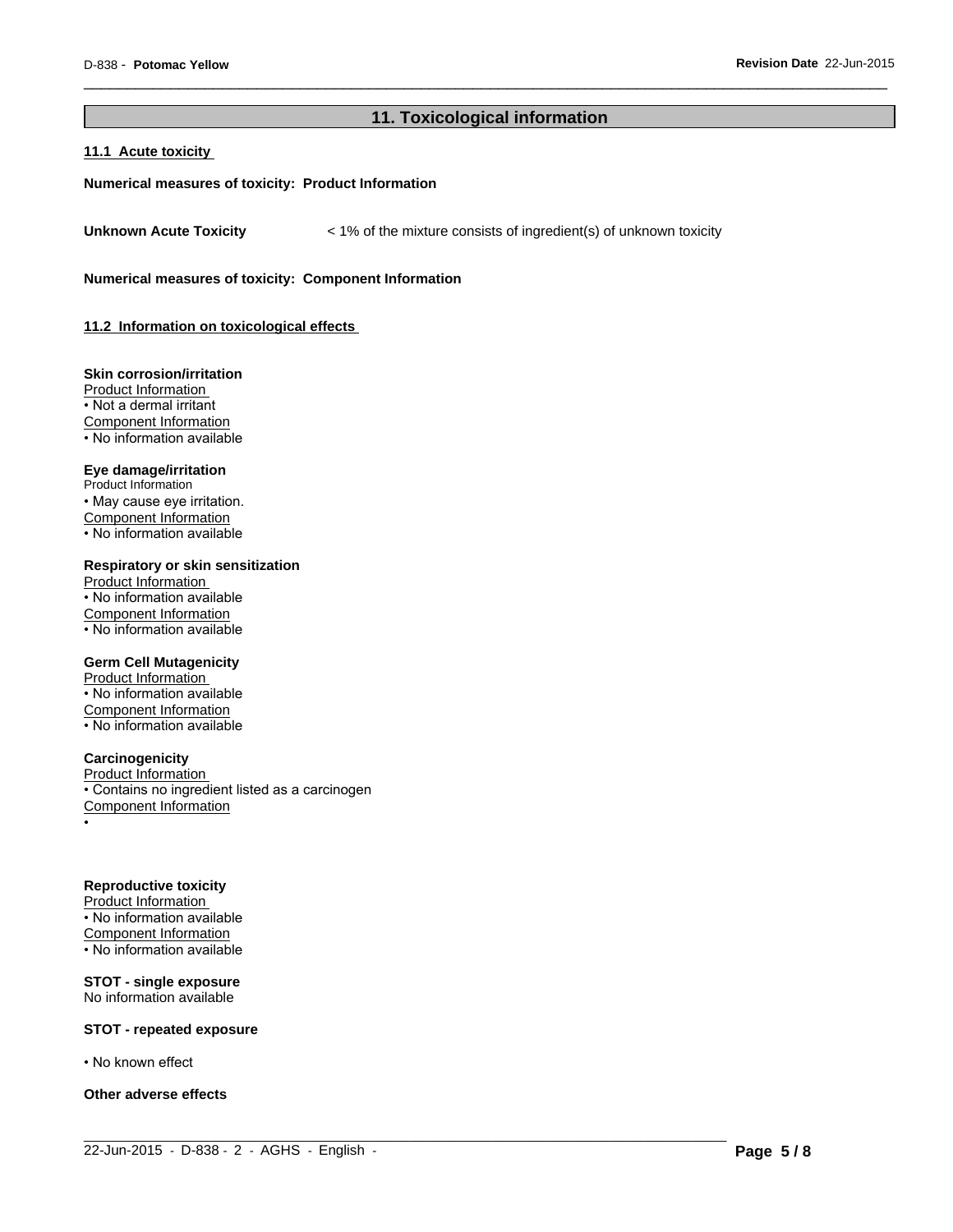Target Organs • No information available Product Information • No information available Component Information • No information available

### **Aspiration hazard**

Product Information • No information available Component Information • No information available

### **12. Ecological information**

 $\overline{\phantom{a}}$  ,  $\overline{\phantom{a}}$  ,  $\overline{\phantom{a}}$  ,  $\overline{\phantom{a}}$  ,  $\overline{\phantom{a}}$  ,  $\overline{\phantom{a}}$  ,  $\overline{\phantom{a}}$  ,  $\overline{\phantom{a}}$  ,  $\overline{\phantom{a}}$  ,  $\overline{\phantom{a}}$  ,  $\overline{\phantom{a}}$  ,  $\overline{\phantom{a}}$  ,  $\overline{\phantom{a}}$  ,  $\overline{\phantom{a}}$  ,  $\overline{\phantom{a}}$  ,  $\overline{\phantom{a}}$ 

#### **12.1 Toxicity**

**Ecotoxicity No information available** 

< 1 % of the mixture consists of components(s) of unknown hazards to the aquatic environment

#### **Ecotoxicity effects**

### **12.2 Persistence and degradability**

No information available.

#### **12.3 Bioaccumulative potential**

Discharge into the environment must be avoided

#### **12.4 Mobility in soil**

No information available.

### **12.5 Other adverse effects**

No information available

### **13. Disposal Considerations**

#### **13.1 Waste Disposal Guidance**

Dispose of in accordance with federal, state, and local regulations.

### **14. Transport Information**

| DOT         | Not regulated |
|-------------|---------------|
| <b>MEX</b>  | Not regulated |
| <b>IMDG</b> | Not regulated |
| <b>IATA</b> | Not regulated |

### **15. Regulatory information**

 $\_$  ,  $\_$  ,  $\_$  ,  $\_$  ,  $\_$  ,  $\_$  ,  $\_$  ,  $\_$  ,  $\_$  ,  $\_$  ,  $\_$  ,  $\_$  ,  $\_$  ,  $\_$  ,  $\_$  ,  $\_$  ,  $\_$  ,  $\_$  ,  $\_$  ,  $\_$  ,  $\_$  ,  $\_$  ,  $\_$  ,  $\_$  ,  $\_$  ,  $\_$  ,  $\_$  ,  $\_$  ,  $\_$  ,  $\_$  ,  $\_$  ,  $\_$  ,  $\_$  ,  $\_$  ,  $\_$  ,  $\_$  ,  $\_$  ,

**15.1 International Inventories**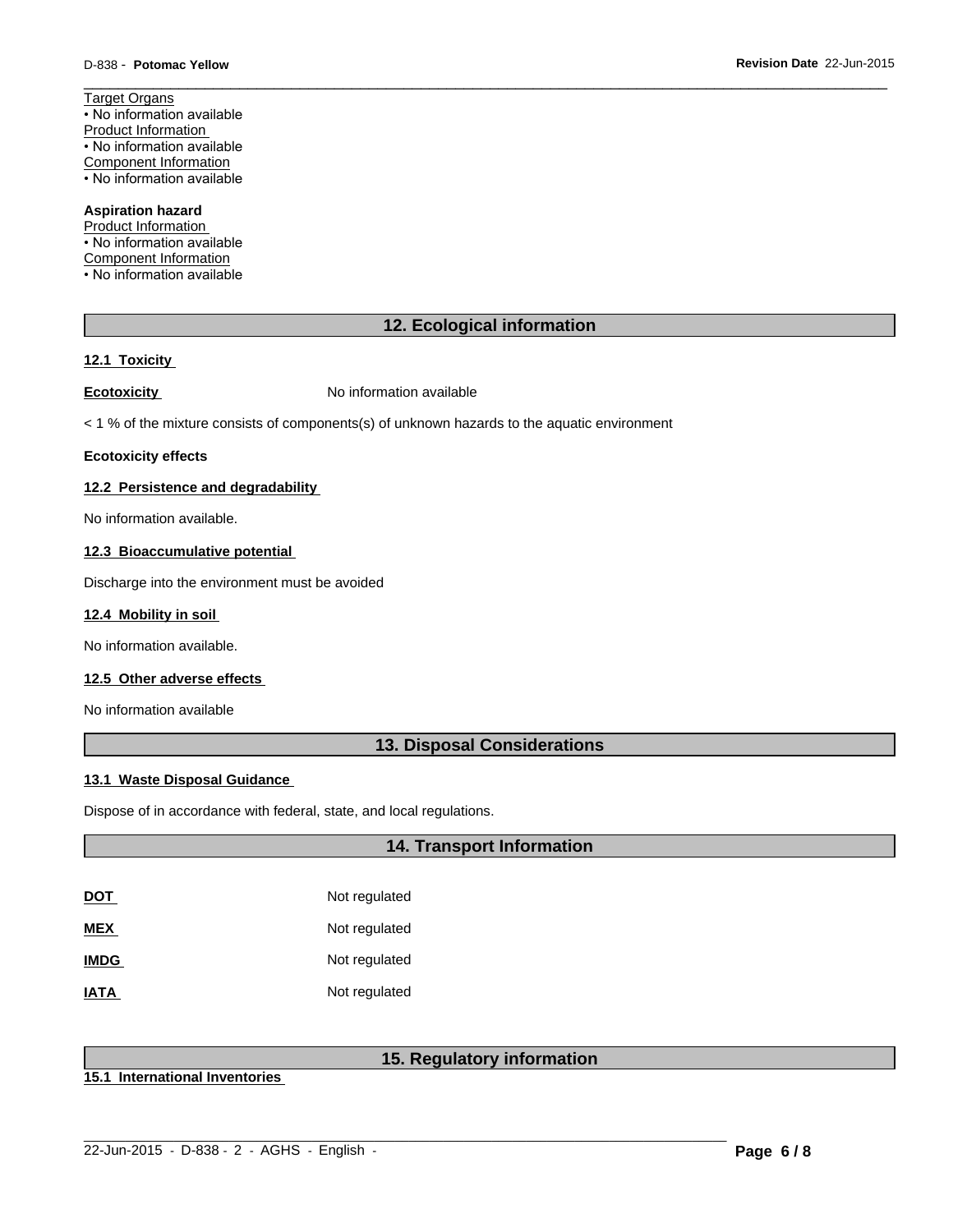| <b>TSCA</b>          | Complies |  |
|----------------------|----------|--|
| <b>DSL</b>           | Complies |  |
| <b>EINECS/ELINCS</b> | Complies |  |
| <b>ENCS</b>          | Complies |  |
| <b>IECSC</b>         | Complies |  |
| <b>KECL</b>          | Complies |  |
| <b>PICCS</b>         | Complies |  |
| <b>AICS</b>          | Complies |  |
| <b>NZIoC</b>         | Complies |  |
|                      |          |  |

**TSCA** - United States Toxic Substances Control Act Section 8(b) Inventory

**DSL** - Canadian Domestic Substances List

**EINECS/ELINCS** - European Inventory of Existing Commercial Chemical Substances/EU List of Notified Chemical Substances

**PICCS** - Philippines Inventory of Chemicals and Chemical Substances

**ENCS** - Japan Existing and New Chemical Substances

**IECSC** - China Inventory of Existing Chemical Substances

**KECL** - Korean Existing and Evaluated Chemical Substances

**PICCS** - Philippines Inventory of Chemicals and Chemical Substances

**AICS** - Australian Inventory of Chemical Substances

**NZIoC** - New Zealand Inventory of Chemicals

#### **15.2 U.S. Federal Regulations**

#### **SARA 313**

Section 313 of Title III of the Superfund Amendments and Reauthorization Act of 1986 (SARA). This product does not contain any chemicals which are subject to the reporting requirements of the Act and Title 40 of the Code of Federal Regulations, Part 372.

### **15.3 Pesticide Information**

Not applicable

### **15.4 U.S. State Regulations**

| <u>NFPA</u>                                                                                                                                                                                                                                                                                                                                                                                                                                                                                                                                                                                                                                                                                                                        |                                                  |                                         |                                    |                                                                    |
|------------------------------------------------------------------------------------------------------------------------------------------------------------------------------------------------------------------------------------------------------------------------------------------------------------------------------------------------------------------------------------------------------------------------------------------------------------------------------------------------------------------------------------------------------------------------------------------------------------------------------------------------------------------------------------------------------------------------------------|--------------------------------------------------|-----------------------------------------|------------------------------------|--------------------------------------------------------------------|
|                                                                                                                                                                                                                                                                                                                                                                                                                                                                                                                                                                                                                                                                                                                                    | <b>Health Hazard -</b><br><b>Health Hazard 1</b> | Flammability -<br><b>Flammability 1</b> | Instability -<br>Physical Hazard 0 | <b>Physical and chemical</b><br>hazards -<br>Personal protection X |
| HMIS                                                                                                                                                                                                                                                                                                                                                                                                                                                                                                                                                                                                                                                                                                                               |                                                  |                                         |                                    |                                                                    |
| Legend:<br>ACGIH (American Conference of Governmental Industrial Hygienists)<br>Ceiling (C)<br>DOT (Department of Transportation)<br>EPA (Environmental Protection Agency)<br>IARC (International Agency for Research on Cancer)<br>International Air Transport Association (IATA)<br>International Maritime Dangerous Goods (IMDG)<br>NIOSH (National Institute for Occupational Safety and Health)<br>NTP (National Toxicology Program)<br>OSHA (Occupational Safety and Health Administration of the US Department of Labor)<br>PEL (Permissible Exposure Limit)<br><b>Reportable Quantity (RQ)</b><br>Skin designation (S*)<br>STEL (Short Term Exposure Limit)<br>TLV® (Threshold Limit Value)<br>TWA (time-weighted average) |                                                  |                                         |                                    |                                                                    |
| <b>Prepared By</b><br><b>Revision Date</b><br><b>Revision Note</b>                                                                                                                                                                                                                                                                                                                                                                                                                                                                                                                                                                                                                                                                 | DayGlo Color Corp.<br>22-Jun-2015                | Regulatory Affairs/Product Safety       |                                    |                                                                    |

 $\_$  ,  $\_$  ,  $\_$  ,  $\_$  ,  $\_$  ,  $\_$  ,  $\_$  ,  $\_$  ,  $\_$  ,  $\_$  ,  $\_$  ,  $\_$  ,  $\_$  ,  $\_$  ,  $\_$  ,  $\_$  ,  $\_$  ,  $\_$  ,  $\_$  ,  $\_$  ,  $\_$  ,  $\_$  ,  $\_$  ,  $\_$  ,  $\_$  ,  $\_$  ,  $\_$  ,  $\_$  ,  $\_$  ,  $\_$  ,  $\_$  ,  $\_$  ,  $\_$  ,  $\_$  ,  $\_$  ,  $\_$  ,  $\_$  , 22-Jun-2015 - D-838 - 2 - AGHS - English - **Page 7 / 8**

No information available